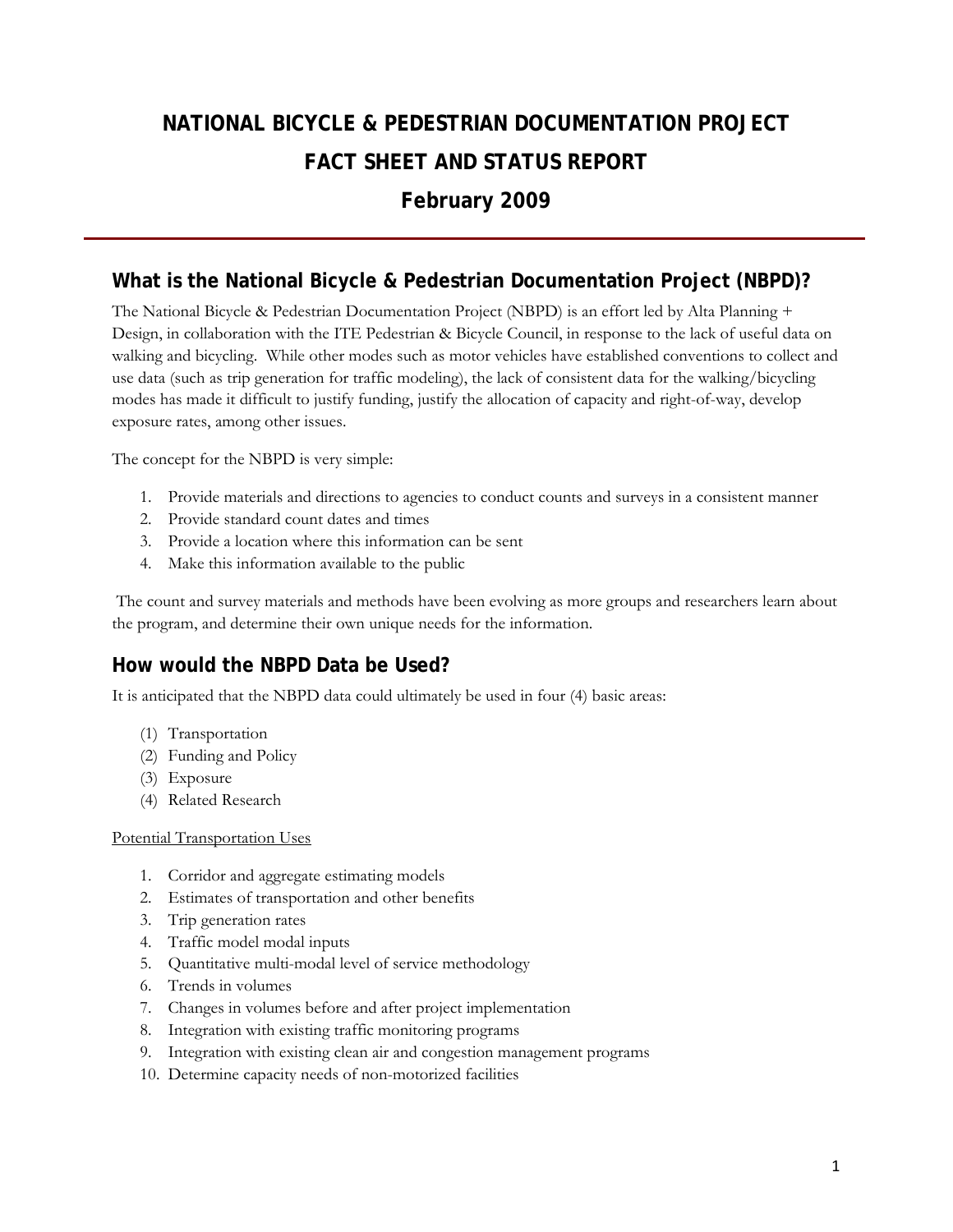#### Potential Funding and Policy Uses

- 1. Allocation of federal funding to bicycle/pedestrian modes
- 2. Prioritization of local and regional projects
- 3. Justification for accommodating bicycles/pedestrians in transportation projects (Complete Streets)
- 4. Changes in traffic impact analysis and required/funded improvements
- 5. Changes in definition of roadway level of service/capacity
- 6. Priorities to develop different types of facilities, complete comprehensive network
- 7. Research on Climate Change

#### Potential Exposure Uses

1. Ability to develop exposure 'rates' so that high priority locations can be identified

#### Related Research Uses

- 1. Relationship between walking/bicycling and external factors (climate, demographics, land use, facility type, etc)
- 2. Changes to zoning, urban design, and other local laws as appropriate

### **What is the History of the NBPD?**

The National Bicycle & Pedestrian Documentation project (NBPD) was initiated by Alta Planning + Design in 2004, as a result of the lack of consistent bicycling or walking data to determine trends, estimate activity, and other uses. Alta developed a Program Description, Training Guidelines, and Count/Survey Forms and made them available to the public. Alta also requested and received count and survey data conducted prior to the NBPD, or from agencies who did not use the NBPD methods. Alta has invested approximately 500 hours of pro bono time into the NBPD to date.

Alta has been able to use the data collected so far to:

- a. Identify monthly use patterns on multi use paths in some parts of the country
- b. Identify day-to-day patterns in volumes in different settings
- c. Identify hourly patterns in use and peak hour patterns
- d. Establish a good base of data on trip purpose, trip length, and replaced vehicle trips
- e. Identify trends in bicyclist/pedestrian volumes at the same locations over a number of years
- f. Identify automatic count technology calibration factors
- g. Develop an Aggregate Bicycle and Pedestrian Demand and Benefits Model

In 2006, Caltrans selected the NBPD as the foundation of a 2.5 year research study in San Diego County called 'Seamless Travel'. This study included over 80 manual count locations, 500+ surveys, and 5 automatic count locations, along with extensive analysis of background factors through GIS.

In 2006, the Volpe National Transportation Systems Center (FHWA) selected the NBPD as one of several evaluation systems to document changes in walking and bicycling for the Non-motorized Transportation Pilot Project in four communities (Marin County, CA, Columbia, MO, Sheboygan, WI, and Minneapolis, MN. Counts and surveys were done in 2007 and subsequently to track the trends in activity, especially near new projects funded by the NTPP program.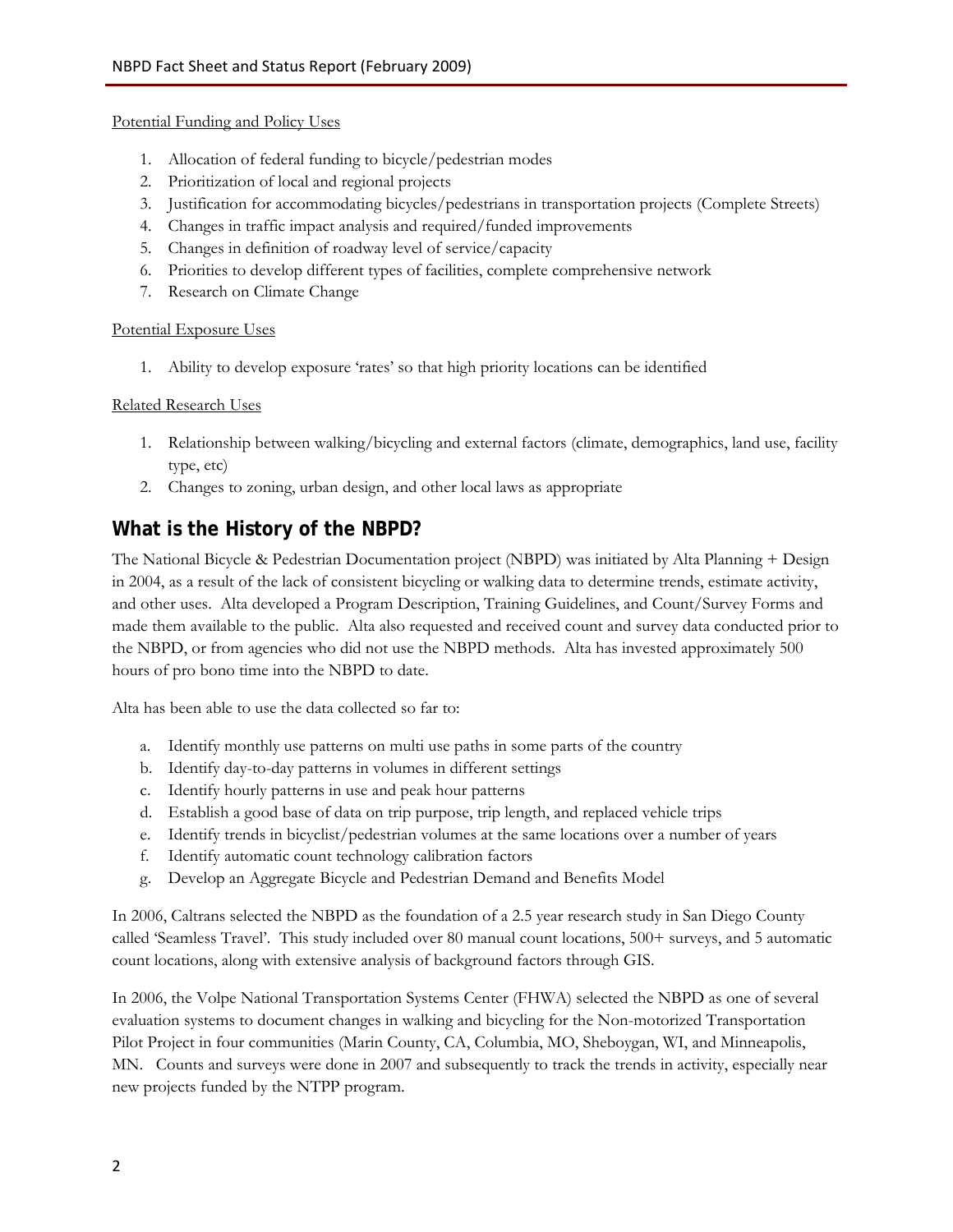The NBPD was presented at major conferences (such as ITE, TRB, ProWalkProBike) continuously between 2004 and 2009.

With no direct financial support, Alta has been collecting and analyzing count and survey data within its abilities. In late 2008, Alta brought together some interested people (including Jennifer Dill, Shawn Turner, David Ragland) to discuss how best to expand the NBPD effort.

In 2009, ITE increased its commitment to the NBPD and assigned staff (Jina Mahmoudi) to help collect and review the data. An ITE Bicycle/Pedestrian Trip Generation Working Group was formed in January 2009, focusing on how ITE can develop trip generation and other data that would be of use to its members.

Rails-to-Trails Conservancy also convened a Working Group in February 2009 focusing on a wide range of issues including getting the NBPD methodology into the next re-authorization.

An inventory of the data as of January 2009 showed approximately 310 counts in about 93 different communities nationwide.

## **How is the NBPD Different than other Demand or Suitability Methods?**

A fundamental objective of the NBPD is to develop methods similar to other modes, all of which rely on quantifiable measures (such as delay). The lack of quantifiable methodologies for the non-motorized modes is a likely reason the modes are often under-funded and an afterthought in policy decision-making. The National Bicycle & Pedestrian Program (NBPDP) is designed to address the deficiency in accurate data on walking and bicycling rates, patterns, and relationships. Unlike other transportation modes that have consistent data collection and methods that result on tools such as trip generation analysis, bicycle/walk data collection is inconsistent and/or incomplete, resulting in a lack of understanding of the existing and potential role and benefits from these modes.

The Guidebook on Methods to Estimate Non-Motorized Travel (U.S. Department of Transportation, Federal Highway Administration, Publication N. FHWA-RD-165, July 1999) states that "further development of modeling techniques and data sources are needed to better integrate bicycle and pedestrian travel into mainstream transportation models and planning activities (Vol. 1, Section 4)."

While existing methodologies that use bicyclist or pedestrian perceptions of comfort (level of service, suitability) and other tools help assess conditions, or measure latent demand, the lack of quantifiable supporting data or testing on accuracy makes them less useful as estimating tools. No estimating tool exists today for the non-motorized mode that has been independently evaluated and tested.

# **What are some of the Major Findings to Date?**

Research findings to date include:

- 1. Automated counters can accurately count bicycles and pedestrians in many locations, but need to be calibrated
- 2. Multi-use paths can serve as primarily transportation facilities
- 3. Multi-use paths generally attract much higher numbers of bicyclists and pedestrians than on-street facilities (sidewalks, streets)
- 4. Even on multi-use paths with high recreational use, there are still much higher numbers of transportation-related trips than on-street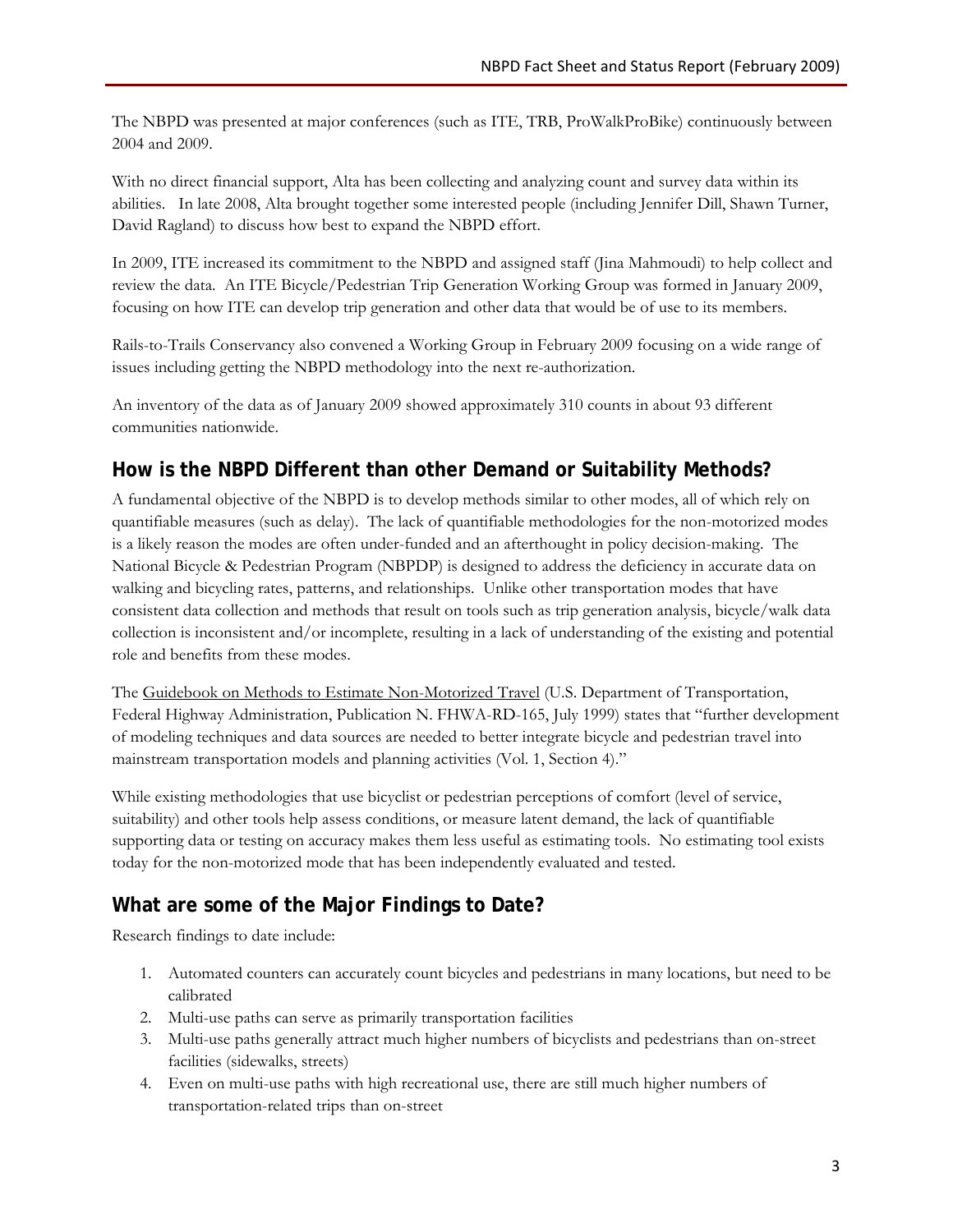- 5. Seasonal variations in use of multi-use paths are unique in different parts of the country
- 6. Climate plays a significant role in the volumes on multi-use paths
- 7. Visitor destinations have distinct use patterns
- 8. Adjacent land use plays a large role in pedestrian peak periods and patterns of hourly use
- 9. Trip purpose, length, and other survey data is highly sensitive to the survey location and survey method
- 10. Most (44-63%) of pedestrian trips are transportation-related
- 11. A significant number (25-37%) of bicycle trips are transportation related
- 12. Unlike vehicles, there are few distinct peak hour patterns for pedestrians or bicycles
- 13. Pedestrians have lower-than-average incomes, while bicyclists have higher-than-average incomes
- 14. Employment density is a high indicator of pedestrian activity ( $r = .976$ ) along with proximity to a multi-use pathway ( $r = .879$ ).

### **How Does the NBPD Relate to the NHTS and Other Efforts and Methods?**

Measuring bicycle or pedestrian activity can be broken into four basic types:

- 1. Household based trips (person trips)
- 2. Land use based trips (trip generation)
- 3. Screenline or similar (activity levels)
- 4. Intercept surveys

The National Household Travel Survey (NHTS) uses travel diaries and interviews to provide a national average (with some regional data available) household person trip generation. This source provides invaluable input on home-based mode split, trip purpose, trip length, and other information.

ITE has begun to ask agencies to count bicycles and pedestrians at specific land uses so that trip generation information can be developed, but this effort is still being developed and refined at this time.

The NBPD count effort conducts screen line and crosswalk counts to measure activity levels at the same location over time. It also allows for some associative research between variables such as demographics, facility, land use, and others and activity volumes.

The NBPD survey effort, based on intercept surveys, provides a complimentary effort to the NHTS. While not as extensive as the NHTS, intercept surveys ask randomly selected people for their trip purpose, length, and other information while they are in the middle of making those trips. This may help provide a better understanding of linked trips than travel diaries.

All four of these efforts, together, will provide enough information to move the non-motorized field forward.

### **Where would the data go and how would it be accessed?**

Count and survey data has been sent to Alta Planning + Design since 2004. In 2009, all data is also being sent to ITE for review. One of the underlying goals of the NBPD is to store the data and make it accessible to the public in a non-proprietary manner. It is likely that some of the data used for things like trip generation and transportation modeling, where data quality must be monitored, may be kept by a group such as ITE. The basic count and survey data would best be kept in some publicly-accessible location such as PBIC or similar web site. The data would be used for a variety of research purposes including methods and